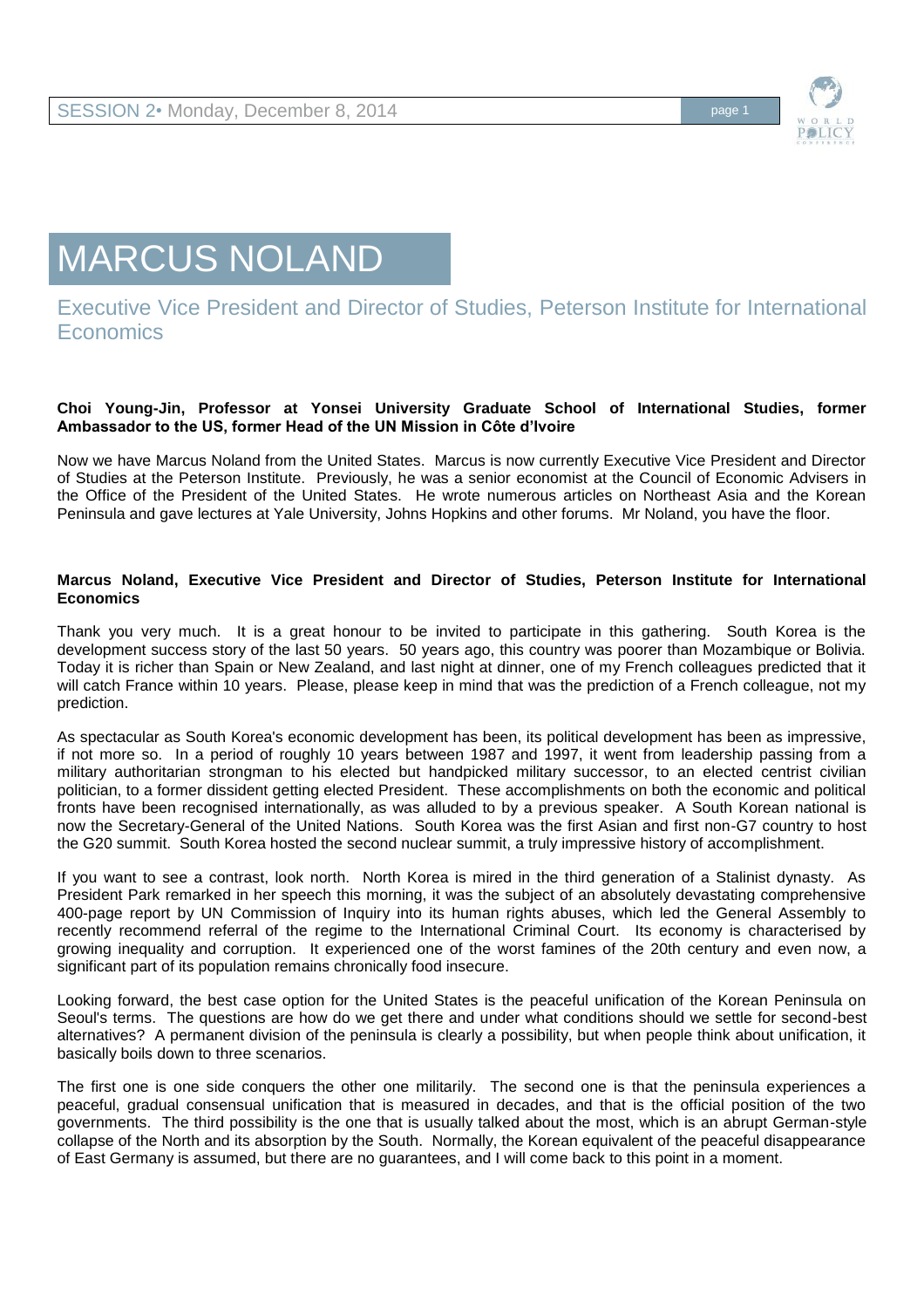

Now, the first possibility is horrific and given the maintenance of deterrence on the peninsula that has prevented large-scale conflicts for 60 years, hopefully it will not eventuate. That leaves the second and third possibilities. Which of these two scenarios, a prolonged consensual unification or an abrupt collapse and absorption scenario, prevails revolves around whether North Korea can successfully address its economic, political and diplomatic challenges and survive permanently as an independent political entity or whether multiple stresses that the regime confronts create an unmanageable situation and it experiences an abrupt change, culminating in absorption by South Korea.

Earlier this year, the Ilmin Institute of International Relations surveyed 135 experts, a term I use advisedly in this context, with respect to the future of North Korea. Obviously, there was a range of views among this multinational cast of experts, but the consensus from the survey was the life expectancy of the Kim Jong-un regime was something in the order of 10 to 20 years. A majority expected it to fall from an internal power struggle and that unification with South Korea would be the final endpoint. This implies that the consensus among the experts at least is towards that abrupt unification scenario.

With respect to that scenario, establishment of civil order is essential, as the US learned, or was reminded, in Afghanistan and Iraq. If there is prolonged violent political opposition to South Korean rule, then quarantine or something akin to the situation with respect to Israel and the West Bank and Gaza territories could obtain. The predictions on the economic side of subsequent development of the peninsula would obviously be dampened or attenuated.

The good news is that recent planning by the South Korean government shows a new sense of seriousness and unification would accelerate peninsular growth and lead to a dramatic reduction in poverty. The bad news is that the price tag could easily exceed USD 1 trillion or less, as the South Korean government planning assumes, if the DMZ is maintained as a mechanism of population influx control, permitting very disparate levels of per capita income in the two parts of the peninsula for an extended period of time, but that scenario itself raises political issues that I will skip over in the interests of time.

Ultimately, the key determinant of which of these scenarios eventuates is the capacity of the North Korean leadership, and the rest of the world, and that means all of us, can influence incentives at the margin, but we should not exaggerate how much influence we have on these internal developments. In this respect, the key issue for us, and especially for South Korea, is how we frame engagement. South Korean political history provides alternative conceptions.

As was alluded to by my predecessor, President Kim Dae-jung had a policy called Sunshine Policy, derived from the Aesop fable of the sun and the wind. They bet on who can make the traveller disrobe. The wind blows and blows, but that only makes the traveller cover up more tightly. The sun warms the traveller and he takes off his robe. The key point here is that the Sunshine Policy was conceived as an instrumental policy. Kim Dae jung did not want to pursue Sunshine with North Korea because he was very nice or he liked North Korea; he wanted to pursue it to transform North Korea in a way that would make national reconciliation more feasible and ultimately set the stage for unification.

His successor government, the government of President Roh Moo-hyun, drifted into a different conception of engagement, where the point of engagement was engagement for engagement's sake. The idea was that if you engage with North Korea, it would feel less humiliated, it would feel greater status, it would have less likelihood of lashing out as a result, and so engagement as a kind of reassurance that turns the heat down and permits peaceful coexistence.

For this line of argument to be persuasive, in the case at hand, one has to have in mind some sort of turning point in North Korean behaviour so that these hand-outs are justifiable appeasement and not simply self-destructive enablement of a hostile state. North Korean threats of a nuclear first strike against the United States make this line of reasoning hard to sustain diplomatically, and the South Korean public are not willing to go along with a one-way street of hand-outs any more. We are back to a world of reciprocity and the issue is how we should structure engagement. President Park this morning outlined her policy of trustpolitik, which recognises this domestic political imperative explicitly.